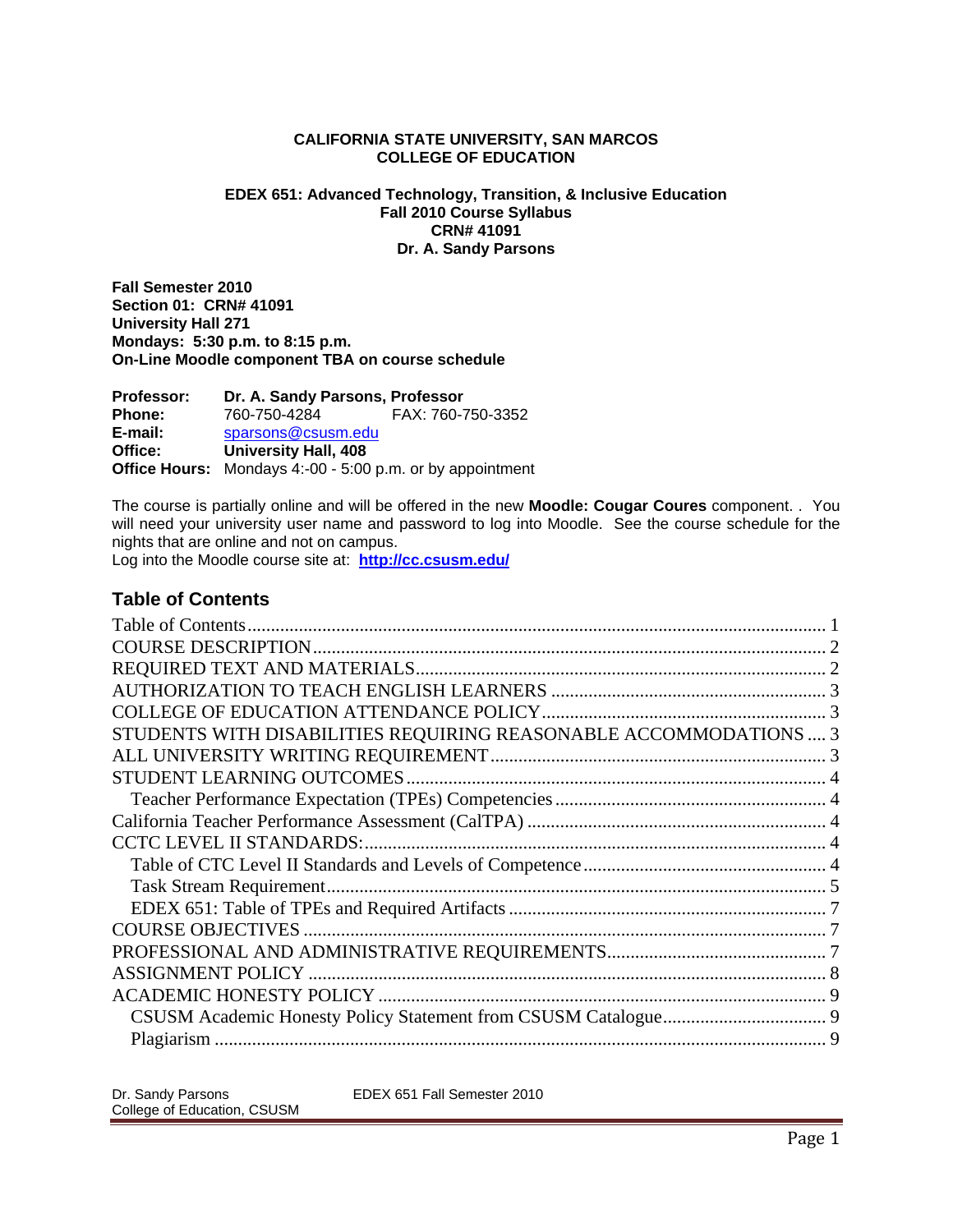## MISSION OF THE COLLEGE OF EDUCATION AT CSU SAN MARCOS

The mission of the College of Education Community is to collaboratively transform public education by preparing thoughtful educators and advancing professional practices. We are committed to diversity, educational equity, and social justice, exemplified through reflective teaching, life-long learning, innovative research and on-going service. Our practices demonstrate a commitment to student-centered education, diversity, collaboration, professionalism, and shared governance. (Adopted by COE Governance Community, October, 1997).

## **COURSE DESCRIPTION**

This course focuses upon acquisition of skills for advanced application of technologies supporting inclusion, and practical applications in the classroom, grant writing, and professional presentations. It meets Professional Level II Education Specialist credential standards for supporting transition across the K-12 continuum and development of a specific area of emphasis (SAE) in inclusive education, assistive technology, and reflective practice.

**COURSE PREREQUISITES** Completion of the Education Specialist in Mid-Moderate Disabilities Level 1.

## **COURSE ACTIVITIES:**

Students build upon the skills developed in the Level I credential courses to expand the scope and depth of study into an Area of Specific Emphasis (SAE). Course content includes grant and project development. Advanced applications of assistive technologies are addressed including the course content, grant development and lab visitation. Emphasis is on the applications of content and skills with individual learners in the classroom. Professional productivity includes use of advanced presentation software, grant writing, and transition teaming and planning. Professional Level II Education Specialist credential standards for supporting transition across the K-12 continuum and development of a Specific Area of Emphasis in inclusive education, assistive technology, and reflective practice are addressed in this course.

## **REQUIRED TEXT AND MATERIALS**

## **Text: No textbook required**

## **Bound Reader Required (I will send a course mail to let you know when it is available.)**

 Parsons, S. Bound Reader for EDEX 651 (Fall 2010). This will be available at **CopyServe**. (760) 599- 9923, 754 South Rancho Santa Fe Blvd in the Citibank shopping center on the corner of Rancho Santa Fe and San Marcos Blvd. Easy entry is from San Marcos Blvd. just west of Rancho Santa Fe Rd.; turn right into the first driveway off San Marcos Blvd. just after Citibank, and make an immediate left. The Copy Serve store faces San Marcos Blvd.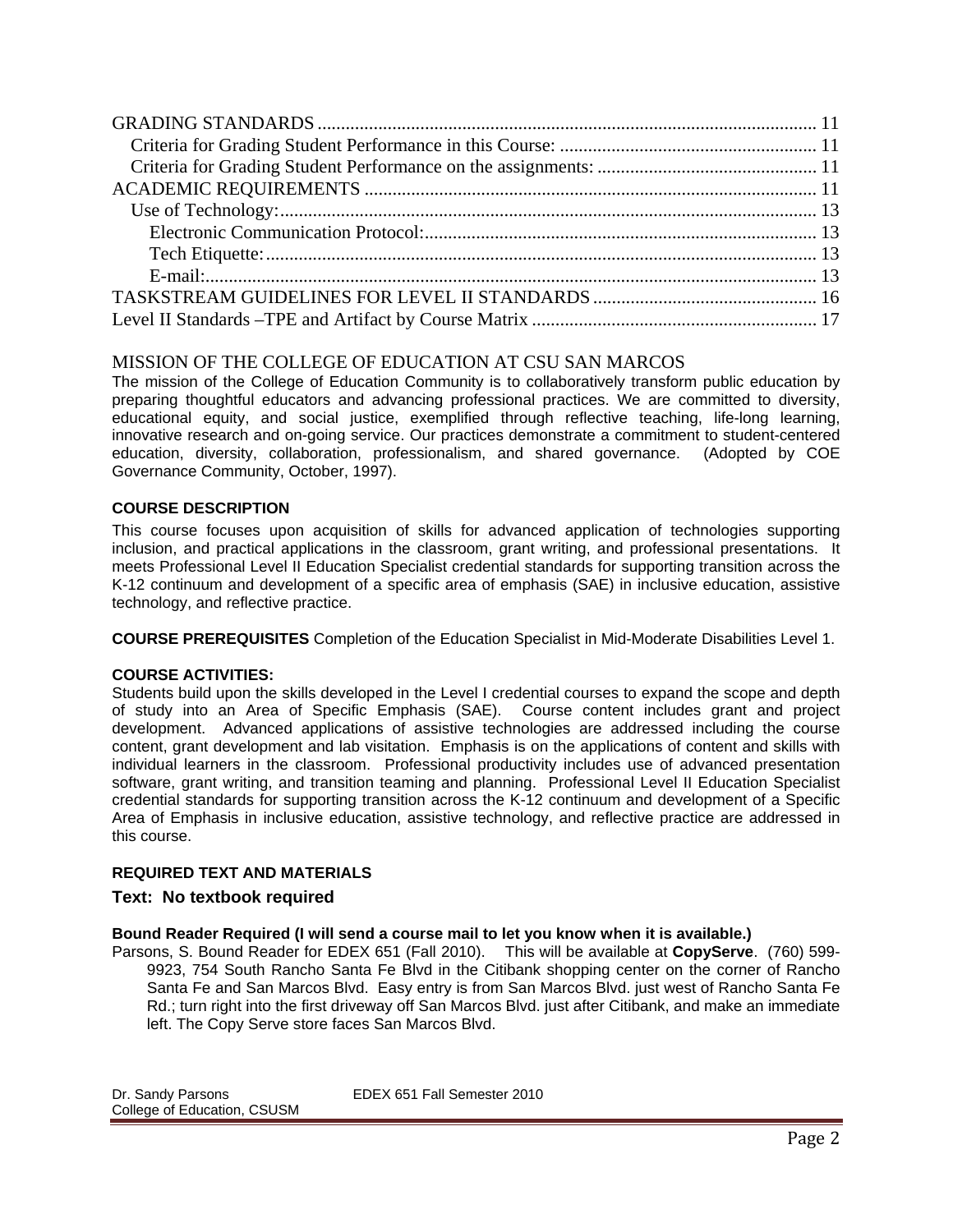#### **Recommended**

 *association, sixth edition.* American Psychological Association, Washington, CD. American Psychological Association: (2009*).Publication manual of the American psychological* 

**University print card**: You will be required to submit hard print copies of lab assignments printed in the lab. You may purchase this card in the Kellogg Library on the  $2^{nd}$  floor (street level) near the Student Technology Help Desk (call 760-750-6505 for hours of operation). You may add money to the card on the 4th floor of University Hall, but you must have a card first in order to do this. **Having a print card is a requirement!** 

**USB drive** for bringing documents into class for power point presentation and document sharing.

#### **AUTHORIZATION TO TEACH ENGLISH LEARNERS**

 often encountered in California public school classrooms. The authorization to teach English learners is This credential program has been specifically designed to prepare teachers for the diversity of languages met through the infusion of content and experiences within the credential program, as well as additional coursework. Students successfully completing this program receive a credential with authorization to teach English learners.

(Approved by CCTC in SB 2042 Program Standards, August 02)

## **COLLEGE OF EDUCATION ATTENDANCE POLICY**

 *COE Governance Community, December, 1997).* Those students coming to class late or returning from Due to the dynamic and interactive nature of courses in the College of Education, all students are expected to attend all classes and participate actively. At a minimum, students must attend more than 80% of class time, or s/he may not receive a passing grade for the course at the discretion of the instructor. Individual instructors may adopt more stringent attendance requirements. Should the student have extenuating circumstances, s/he should contact the instructor as soon as possible. *(Adopted by the*  break late are penalized participation points.

#### **STUDENTS WITH DISABILITIES REQUIRING REASONABLE ACCOMMODATIONS**

Students must be approved for services by providing appropriate and recent documentation to the Office of Disable Student Services (DSS). This office is located in Craven Hall 5205, and can be contacted by phone at (760) 750-4905, or TTY (760) 750-4909. Students authorized by DSS to receive reasonable accommodations should meet with their instructor during office hours or, in order to ensure confidentiality, in a more private setting.

## **ALL UNIVERSITY WRITING REQUIREMENT**

Every course at the university must have a writing requirement of at least 2500 words. The writing in this course is met via the Specific Area of Emphasis paper, the grant project, and the Moodle Forum work.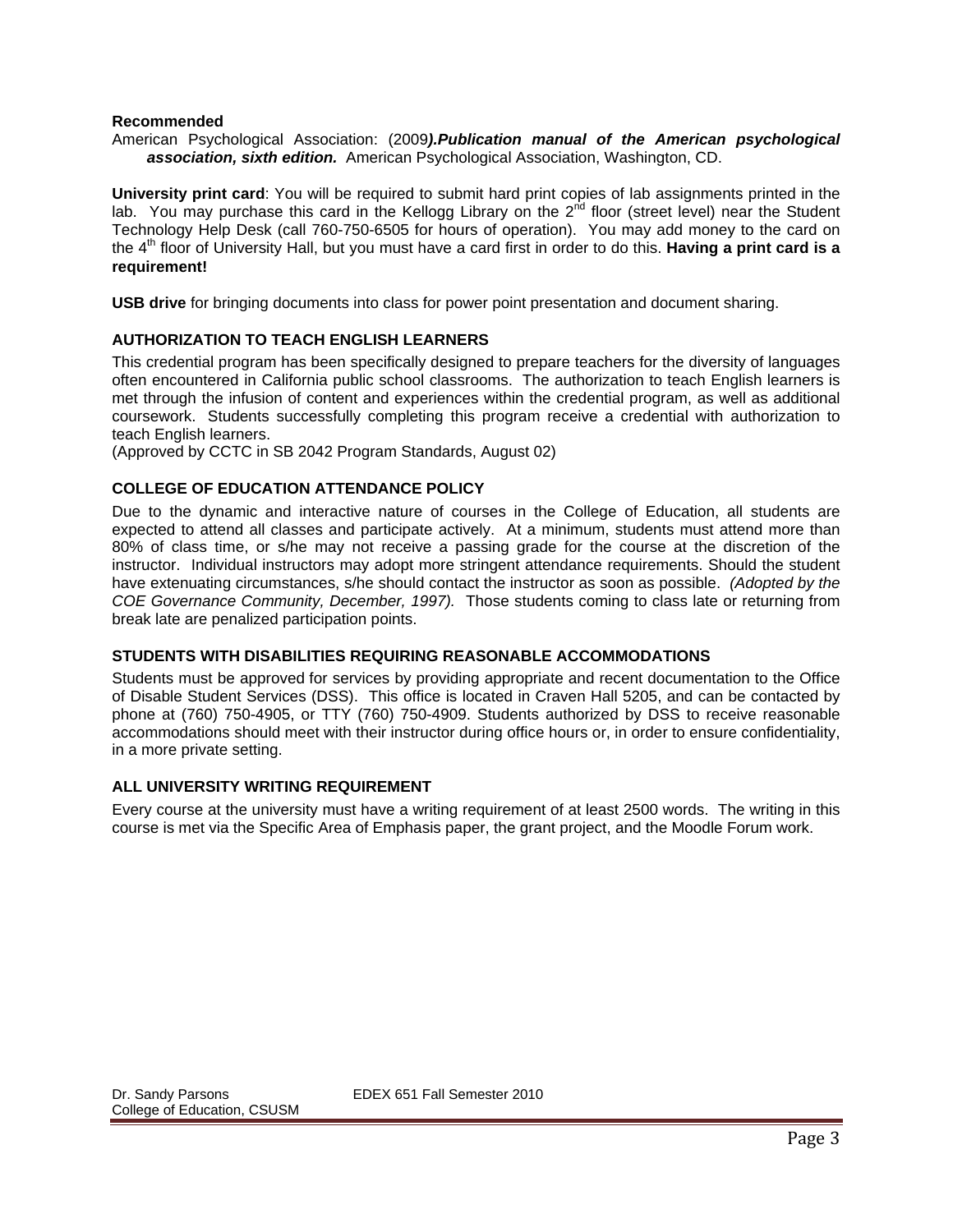## **STUDENT LEARNING OUTCOMES**

#### **Teacher Performance Expectation (TPEs) Competencies**

The course objectives, assignments, and assessments have been aligned with the (California Commission on Teacher Credentialing (CCTC) standards for the Special Education, Specialist Level II Credential. This course is designed to help teachers seeking a California teaching credential to develop the skills, knowledge, and attitudes necessary to assist schools and district in implementing effective programs for all students. The successful candidate will be able to merge theory and practice in order to realize a comprehensive and extensive educational program for all students. You will be required to formally address several CCTC standards for the Special Education, Specialist Level II Credential in this course: (these will be handed out in class).

#### **California Teacher Performance Assessment (CalTPA)**

Beginning July 1, 2008 all California credential candidates must successfully complete a state-approved system of teacher performance assessment (TPA), to be embedded in the credential program of preparation. At CSUSM this assessment system is called the CalTPA or the TPA for short.

To assist your successful completion of the TPA a series of informational seminars are offered over the course of the program. TPA related questions and logistical concerns are to be addressed during the seminars. Your attendance to TPA seminars will greatly contribute to your success on the assessment.

Additionally, COE classes use common pedagogical language, lesson plans (lesson designs), and unit plans (unit designs) in order to support and ensure your success on the TPA and more importantly in your credential program.

The CalTPA Candidate Handbook, TPA seminar schedule, and other TPA support materials can be found on the COE website provided at the website provided: http://lynx.csusm.edu/coe/CalTPA/CalTPAdocuments.asp

#### **CCTC LEVEL II STANDARDS:**

The table below indicates the CCTC Level II standards and levels of competence addressed by EDEX 651 and the level (i.e., knowledge, application) at which each standard is demonstrated.

| M/M/S | M/M/S | M/M/S | M/M | M/M | M/S | M/S |
|-------|-------|-------|-----|-----|-----|-----|
| 15    | 16    | 17    | 18  | 20  | 18  | 19  |
| K/A   | K/A   | K/A   | K/A | K/A | K/A | K/A |

*Table of CTC Level II Standards and Levels of Competence* 

**Key to Table**: (number indicates CCTC standard addressed)

**M/M/S** = Common Mild/ Moderate and Moderate/Severe Education Specialist Competency

**M/M** = Mild/Moderate Education Specialist Competency

**M/S** = Moderate/Severe Education Specialist Competency

**K** = Competence at **knowledge** level A = Competence at **application** level

## **15 M/M/S Current and Emerging Research and Practices**

Interpret, apply, and disseminate current and emerging research, theories, legislation, policies and practices.

Research the current professional literature in an area of specific emphasis.

| Dr. Sandy Parsons           | EDEX 651 Fall Semester 2010 |
|-----------------------------|-----------------------------|
| College of Education, CSUSM |                             |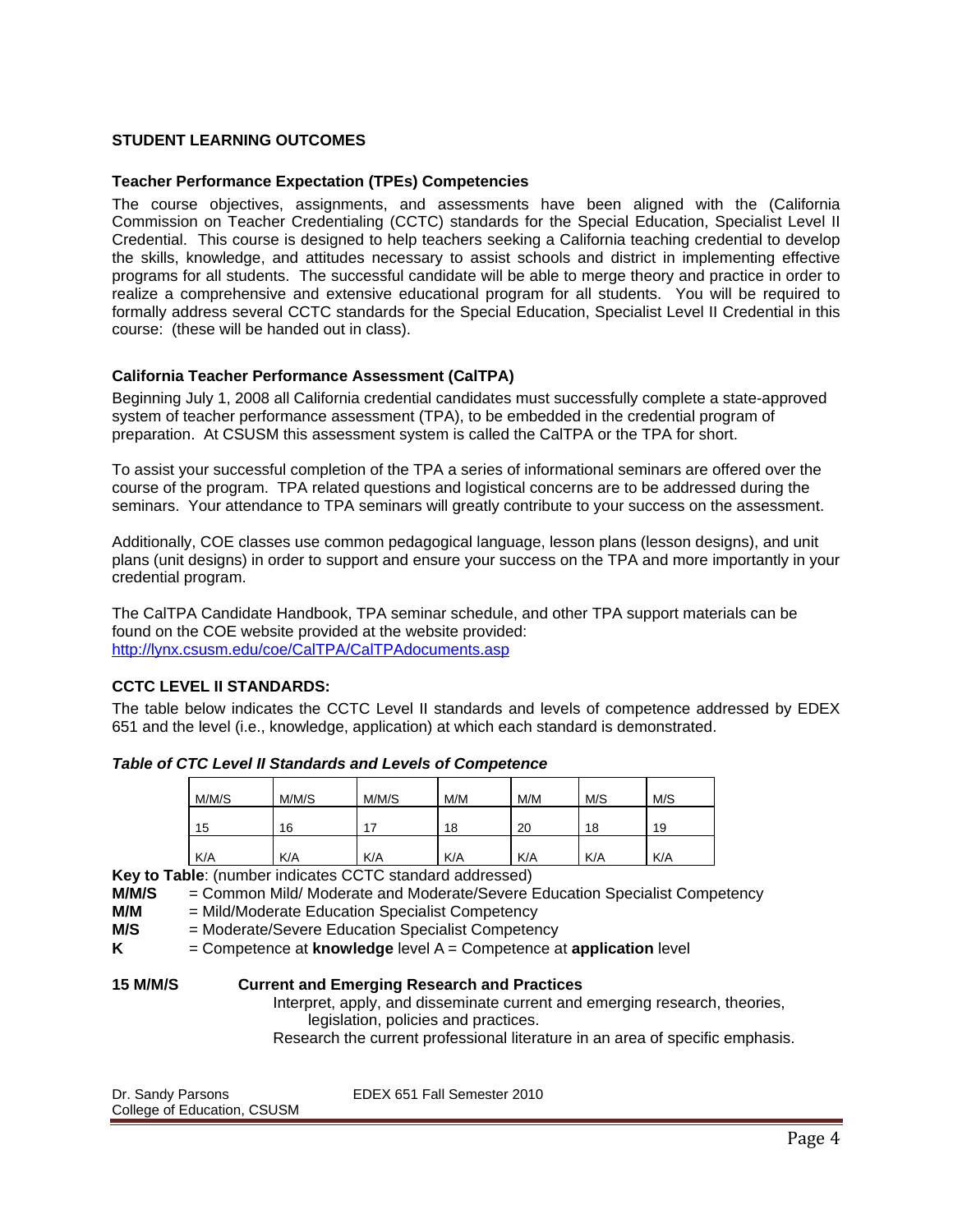| 16 M/M/S        | <b>Transition and Transition Planning:</b><br>Collaboration with personnel from other educational and community agencies,<br>Successful planning for transition to vocational experiences,<br>Procurement of technologies to ease transition process, and grant writing,<br>Legislation supporting barrier free access through technologies.                                    |
|-----------------|---------------------------------------------------------------------------------------------------------------------------------------------------------------------------------------------------------------------------------------------------------------------------------------------------------------------------------------------------------------------------------|
| <b>17 M/M/S</b> | Development of Specific Area of Emphasis (SAE):<br>Opportunities to build upon foundations of Level I Education Specialist work,<br>Expanding scope and depth of study in specific content areas,<br>Develop expertise in performing specialized functions<br>(e.g. Technology, Transition, and Inclusive Education).                                                           |
| 18 M/M          | <b>Assessment of Students</b><br>Assessment of verbal and non-verbal communicative competence for planning<br>Augmentative and Alternative Communication (AAC)<br><b>Technology Assessments and Planning</b>                                                                                                                                                                    |
| 20 M/M          | <b>Collaboration and Consultation</b><br>Develop skills in communication, collaboration and consultation for serving<br>in coordination function throughout the education placements of students.<br>Interdisciplinary teaming for planning transition across K-12 Curriculum.<br>Team writing of grant proposals for acquisition of funds in assistive technologies.           |
| <b>18 M/S</b>   | <b>Advanced Communication Skills:</b><br>Demonstrates effective communication skills for networking and collaborating.<br>Team building and facilitation for transition,<br>Team building and planning for infusion of technologies for curriculum support,<br>Development of professional presentations.<br>Development of grant proposals.                                    |
| <b>19 M/S</b>   | Leadership and Management Skills:<br>Demonstrates ability to work effectively within integrated service delivery models,<br>Participates in school restructuring and reform efforts to impact systems change.<br>Involvement in site-based decisions, restructuring and reform efforts.<br>Including students with mild/moderate/severe disabilities through use of technology. |

## **Task Stream Requirement**

CCTC Standards for the Special Education Specialist Credential

The course objectives, assignments, and assessments have been aligned with the CCTC (California Commission on Teacher Credentialing) standards for the Level II Special Education Specialist Credential. This course is designed to help teachers seeking a California teaching credential to develop the skills, knowledge, and attitudes necessary to assist schools and district in implementing effective programs for all students. The successful candidate will be able to merge theory and practice in order to realize a comprehensive and extensive educational program for all students. You will be required to formally address the CCTC Standards for the Level II Mild/Moderate/Severe Special Education Specialist Credential listed in the Table below. You will be required to post artifacts and a reflection to address each required standard. Please see the table below for the artifacts to be posted to each standard. The format for the Reflective Essay, required for addressing each standard, appears on the last page of this syllabus.

## **NOTE:**

You must complete all TaskStream postings in order to be cleared for your credential.

Be sure to post to all four standards including M/M and M/S as Level II is M/M/S.

| Dr. Sandy Parsons           | EDEX 651 Fall Semester 2010 |
|-----------------------------|-----------------------------|
| College of Education, CSUSM |                             |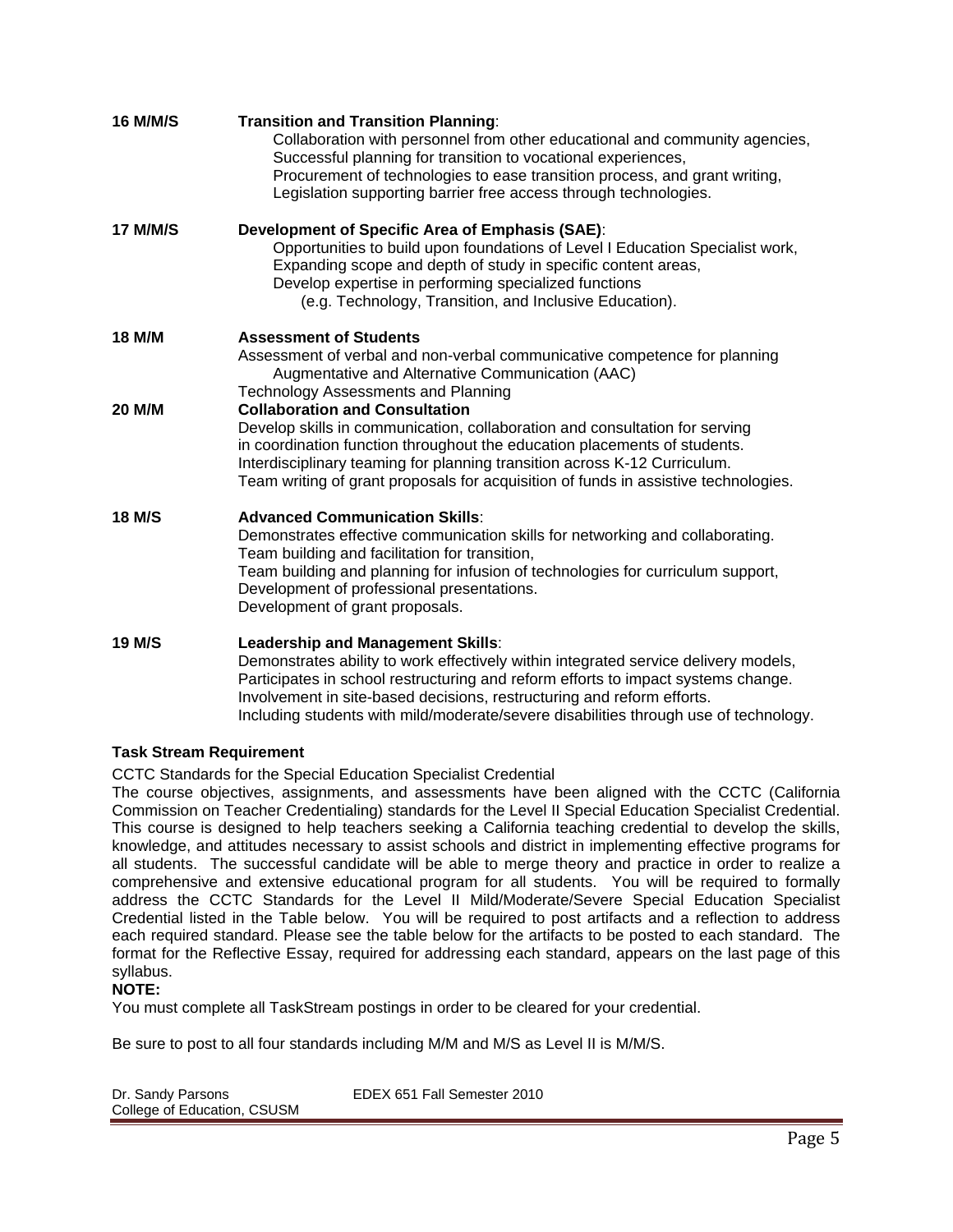You must post the artifacts and essays required in EDEX 651 in addition to those posted for EDEX 661.

EDEX 651 Fall Semester 2010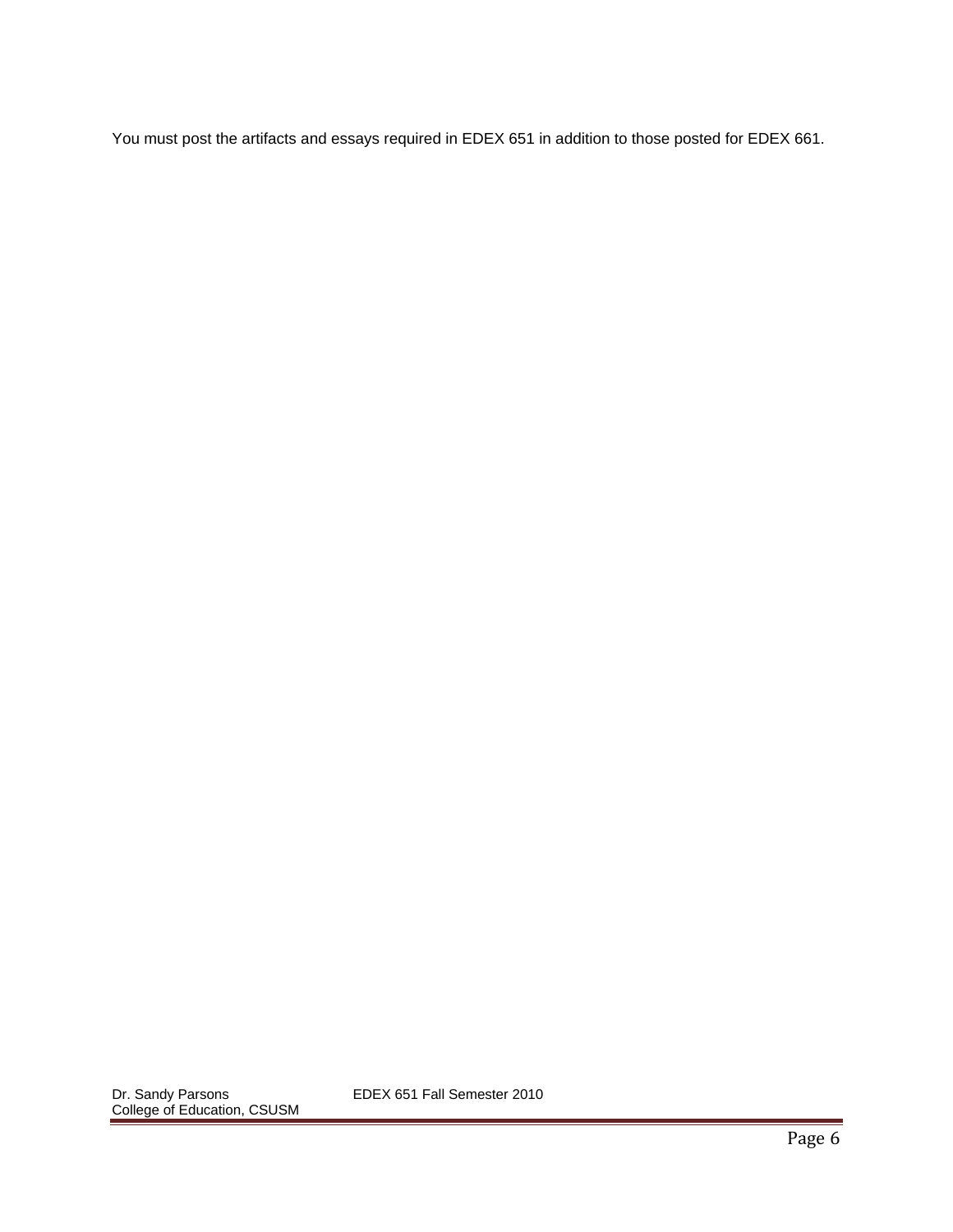## *EDEX 651: Table of TPEs and Required Artifacts*

| <b>CCTC Level II Standard</b>                                       | <b>Related Artifact to be Attached in Task Stream</b>                                                                                                     |  |
|---------------------------------------------------------------------|-----------------------------------------------------------------------------------------------------------------------------------------------------------|--|
| Standard 15 M/M/S<br><b>Current and Emerging Research Practices</b> | Specific Area of Emphasis Paper (SAE)<br>Highlight your Literature Review                                                                                 |  |
| Standard 16 M/M/S<br>Transition and Transition Planning             | Reading Activities (Select one)<br>Posted Forum Work on Transition<br>Specific Area of Emphasis Paper (SAE)<br>Highlight how this will help your teaching |  |
| Standard 17 M/M/S<br>Development of Specific Area of Emphasis       |                                                                                                                                                           |  |
| <b>Standard 19 M/S</b><br>Leadership and management Skills          | Tech Grant Proposal Narrative                                                                                                                             |  |

**NOTE:** All Task Stream postings must be completed in order to be cleared for the Level II Credential. You ust respond to BOTH M/M and M/M/S standards to coplete your credential.

## **COURSE OBJECTIVES**

Students will:

- 1. demonstrate knowledge on current laws, policies, regulations, and funding sources for including technologies,
- 2. develop skills in the design of grant proposals including response to RFPs (Request for Proposal), basic planning, budgeting, writing grant proposals, and managing implementation of projects,
- 3 develop skills and practice in developing professional presentations using advanced software applications,
- 4. acquire a knowledge base and skills in facilitating transition across the K-12 continuum (preschool to elementary, elementary to middle school, middle to high school, high school) and also to postschool work, educational, and community experiences,
- 5 acquire knowledge and skills in the use of advanced technologies (hardware and software) with learners with diverse learning styles,
- 6. demonstrate knowledge of the application of augmentative and alternative communication (AAC) systems including nonsymbolic modes of communication (gestures, vocalizations, and eye gaze, body language and sign-symbol systems),
- 7. presentation of grants, projects, and research to classmates in professional format,
- 8. engage in problem solving and futures planning of including individuals with special learning needs and supported included instruction through the use of technologies.

#### **PROFESSIONAL AND ADMINISTRATIVE REQUIREMENTS**

1. Attend all class sessions. Please call the instructor when you are unable to attend class or if you must be late. The CSUSM College of Education, which has an attendance policy that mandates a minimum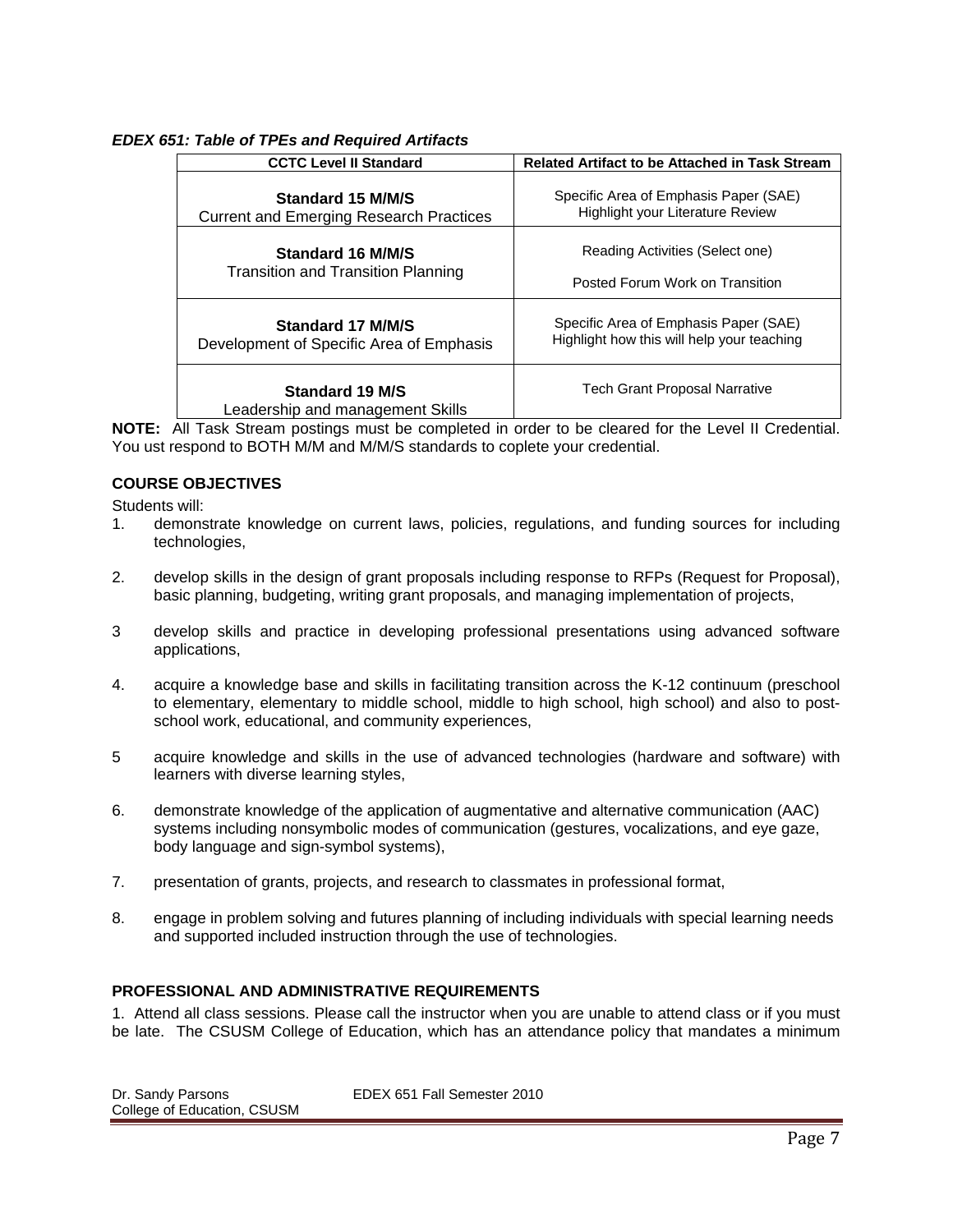attendance of 80% of face-to-face class sessions, requires these guidelines. Please inform your instructors in advance of any extenuating attendance circumstances.

2. Use "Person-first" language (e.g., "Student with Down Syndrome" rather than "Down Syndrome student;" must be used throughout all written and oral assignments and discussions.

3. Word-process all written documents. **Keep a copy of all of your work**. Proof of completion of all assignments is the responsibility of the student. Keep these records until you have received your grade. Also, you will want these copies for your records and for potential future use as professional portfolio entries. Keep a text document of all Moodle postings for your own records and for proof of completion.

4. Complete and hand in all assignments on the due dates for full credit.

5. Participate in class discussions and group activities and demonstrate positive interpersonal skills with classmates and guests. Participation points are assigned on the basis of participation, collegiality, collaborative effort, and professionalism in interactions with fellow students and the instructors and guest lecturers.

6. **Responsibility for obtaining handouts is that of the student**. If you are to miss class, be sure to select a class "buddy" to ensure that you receive handouts and information when you must miss class. You may wish to have the following information for your Buddy: Telephone, e-mail address, Fax number. Obtaining missed handouts is the responsibility of the student, get a buddy!

 7. **No late work is accepted:** I do not accept late work. This includes assignments required in hard copy, as well as those to be posted to Moodle, or submitted online in Moodle.

8. **I typically do not accept assignments sent my e-mail attachment.** Due to the large number of students in our classes I will not accept e-mail attachments of work that is due in hard copy in class. **\*NOTE:** If you have extenuating circumstances in your life, contact the instructor about missed classes or late work due to extreme circumstances.

9. **If you have extraordinary circumstances in your life which impact upon your attendance or assignments, please let us know. If you have any questions or concerns, please contact the instructor.** 

10. The UH 271 lab has been newly refreshed with Macintosh computers. **THERE MUST BE ABSOLUTELY NO FOOD OR DRINK (other than water in bottles) BROUGHT INTO THIS LAB!!!** You may have water bottles at the tables, but not near the computers. There will be participation point deductions for each breach of this policy.

## **ASSIGNMENT POLICY**

Each assignment is due on the date indicated on the syllabus/course schedule. Keep a hard copy of each assignment turned in. Burden of proof of assignment completion is upon the student.

- I do typically not accept assignments as e-mail/course mail attachments or embedded within email/course mails. Seek prior permission in extenuating circumstances.
- I do not accept late work or late Moodle postings.
- Work submitted for credit in other courses (including masters thesis work) either at CSUSM or other institutions may not be submitted to meet EDEX 651 course requirements.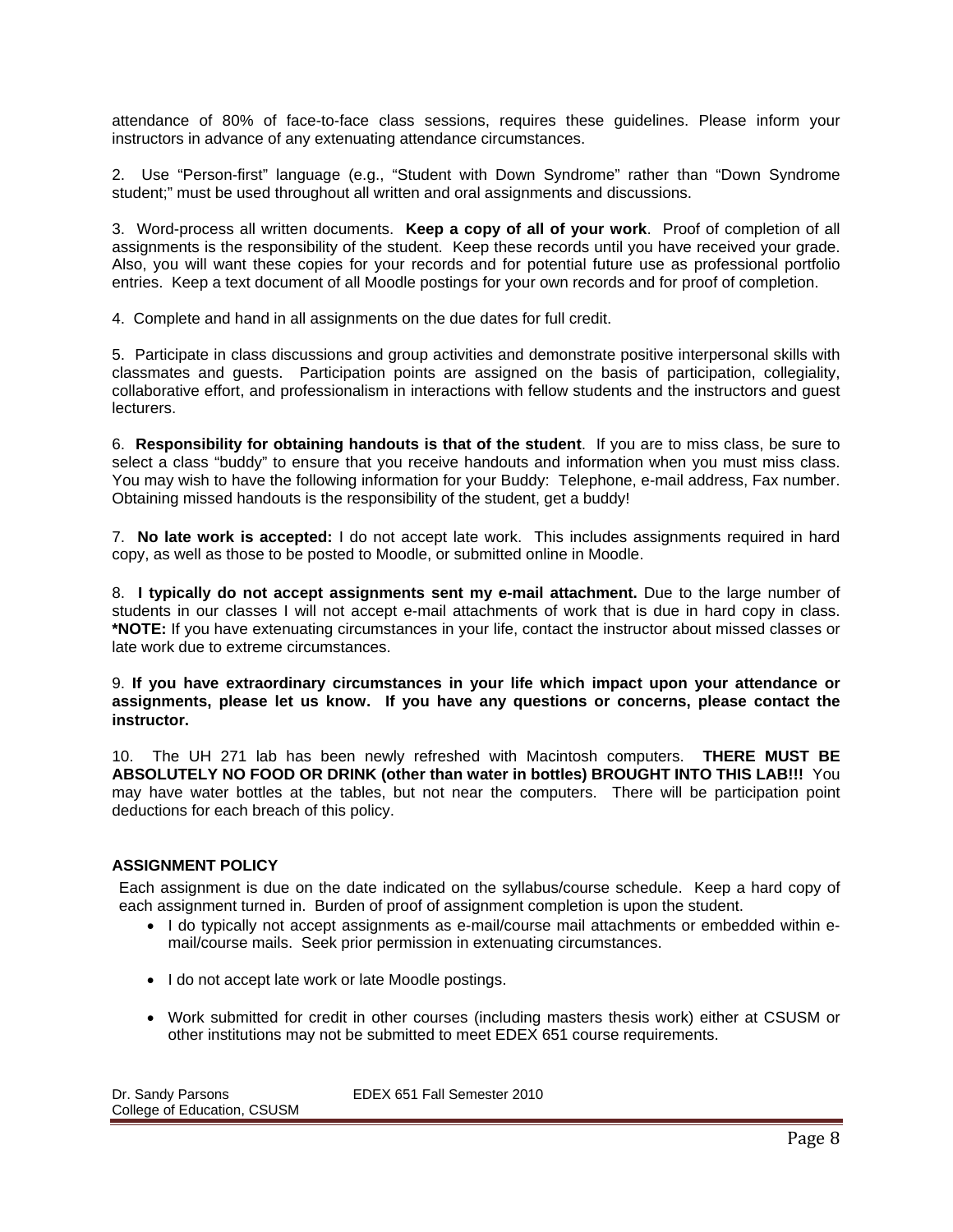- Students are required to keep a copy of all work in case any work becomes lost. All proof of work accomplished is the responsibility of the student, including Forum postings within Moodle. It is recommended that you compose in Word, and keep a running document of your work. You can copy and paste from Word into Moodle.
- It is strongly advised that students keep up with the assignments from session to session as late work is not accepted.

**Note**: Typically, no late work will be accepted, but if accepted due to extenuating circumstance, and at the instructor's discretion, point deductions will be applied.

 **attendance or assignments, please let us know. If you have any questions or concerns, If you have extraordinary circumstances in your life which will impact upon your please contact the instructor.** 

## **ACADEMIC HONESTY POLICY**

- Plagiarism of any type will result in a failing grade. All work in this course must be the original work of the individual credential candidate.
- Scanning of student work via Turnitin™ software may be used to verify student authorship and accurate citation of copyrighted materials or thoughts, ideas, and/or work of others.
- Assignments will be checked via Turnitin™ software for accuracy of citation and originality of work.
- The instructor may require that some assignments in the course be submitted via Moodle using the Turnitin™ feature.
- Students making unauthorized copies of copyrighted materials or microcomputer software will receive a failing grade.

#### *CSUSM Academic Honesty Policy Statement from CSUSM Catalogue*

"Students will be expected to adhere to standards of academic honesty and integrity, as outlined in the Student Academic Honesty Policy. All written work and oral assignments must be original work. All ideas/materials that are borrowed from other sources must have appropriate references to the original sources. Any quoted material should give credit to the source and be punctuated with quotation marks.

Students are responsible for honest completion of their work including examinations. There will be no tolerance for infractions. If you believe there has been an infraction by someone in the class, please bring it to the instructor's attention. The instructor reserves the right to discipline any student for academic dishonesty in accordance with the general rules and regulations of the university. Disciplinary action may include the lowering of grades and/or the assignment of a failing grade for an exam, assignment, or the class as a whole."

#### *Plagiarism*

As an educator, it is expected that each student will do his/her own work, and contribute equally to group projects and processes. Plagiarism or cheating is unacceptable under any circumstances. If you are in doubt about whether your work is paraphrased or plagiarized see the Plagiarism Prevention for Students

Dr. Sandy Parsons EDEX 651 Fall Semester 2010 College of Education, CSUSM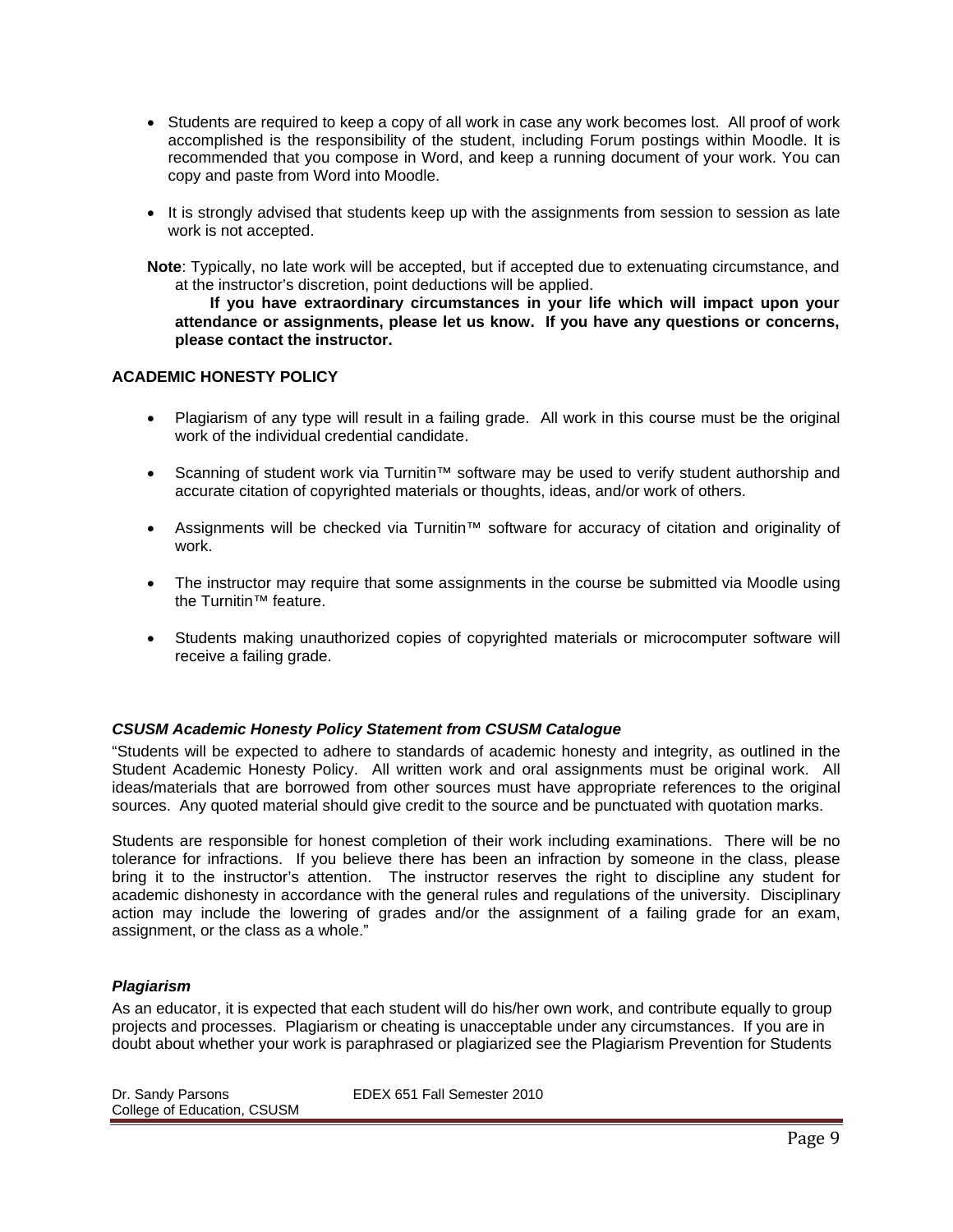website http://library.csusm.edu/plagiarism/index.html. If there are questions about academic honesty, please consult the University catalog.

Dr. Sandy Parsons EDEX 651 Fall Semester 2010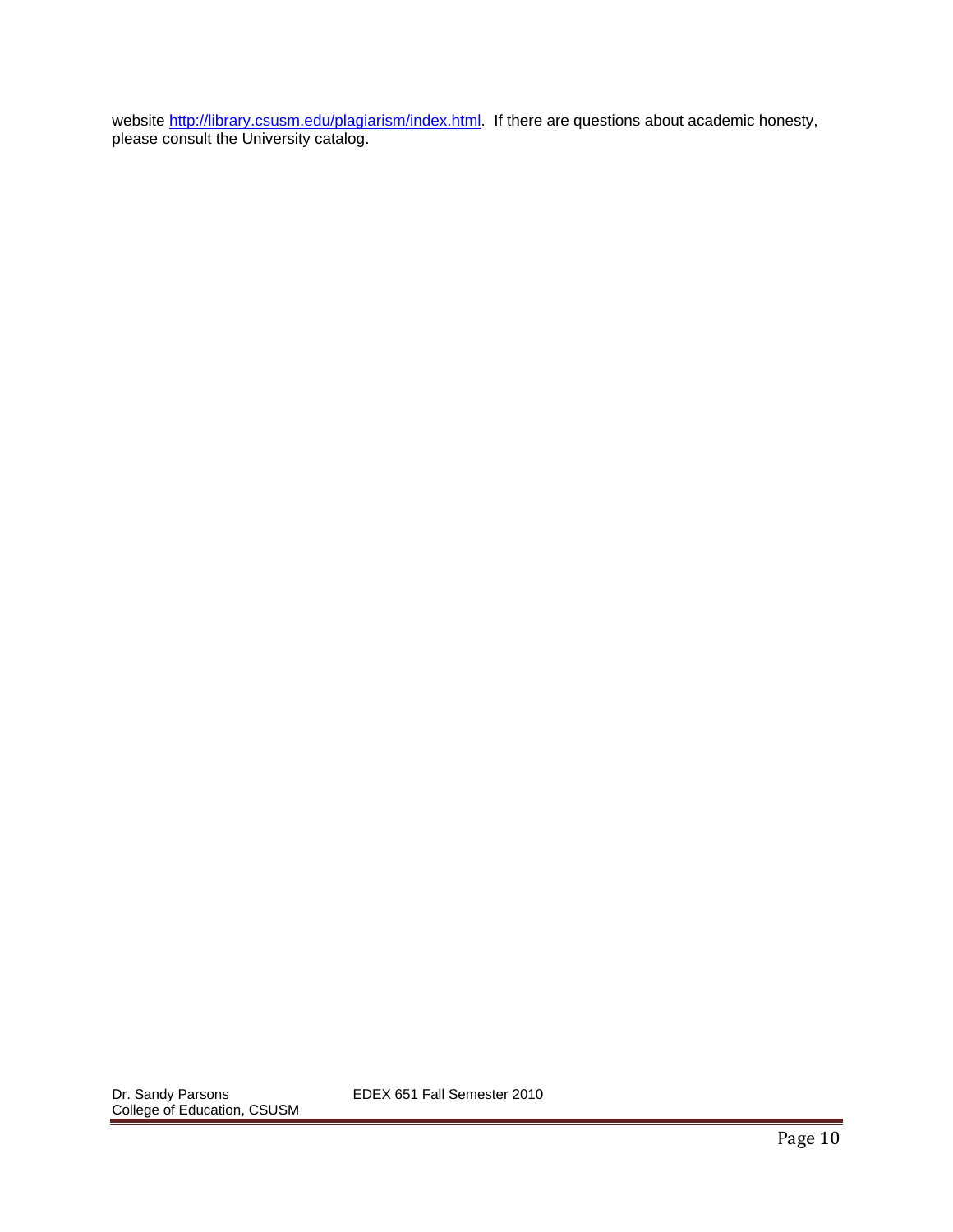#### **GRADING STANDARDS**

| A    | 93-100% |
|------|---------|
| А-   | 90-92%  |
| B+   | 87-89%  |
| в    | 83-86%  |
| в-   | 80-82%  |
| $C+$ | 77-79%  |

## *Criteria for Grading Student Performance in this Course:*

- A (Excellent): Performance at the highest level, showing sustained excellence in meeting all course objectives and requirements and exhibiting an unusual degree of intellectual initiative.
- B (Good): Performance at a high level, showing consistent and effective achievement in meeting course objectives and requirements.
- C (Satisfactory): Performance at an adequate level, meeting the basic objectives and requirements of the course.

**NOTE:** The minimum acceptable grade for a course in the sequence of professional education courses are C+ and a B average must be maintained.

#### *Criteria for Grading Student Performance on the assignments:*

- A (93%) Outstanding work on assignment, excellent syntheses of information and experiences, great insight and application, and excellent writing,
- B+ (83%) Completion of assignment in good form with good syntheses and application of information and experiences, writing is good,
- C+ (73%) Completion of assignment, adequate effort, and adequate synthesis of information and application of information and experiences, writing is adequate.

## **ACADEMIC REQUIREMENTS**

#### **Participation**

## **Please note the College of Education Attendance policy stated on page two of this syllabus.**

**Participation:** (16 sessions @ 10 points = 160 points)

Points are awarded for both on campus and the asynchronous online Moodle work. Regular, punctual attendance it is critical and expected in the teaching profession. Because this class is participatory in nature, the experiences and discussions are difficult to recreate. To reinforce our commitment to developing interpersonal skills, students are expected to arrive on time; return from break on time; stay for all of the class; and fully participate and cooperate with classmates, instructors, and guests. A class participant who arrives late, departs early, or engages a "non-collaborative" behavior will receive less than the maximum points for that given class session.

| Dr. Sandy Parsons           | EDEX 651 Fall Semester 2010 |
|-----------------------------|-----------------------------|
| College of Education, CSUSM |                             |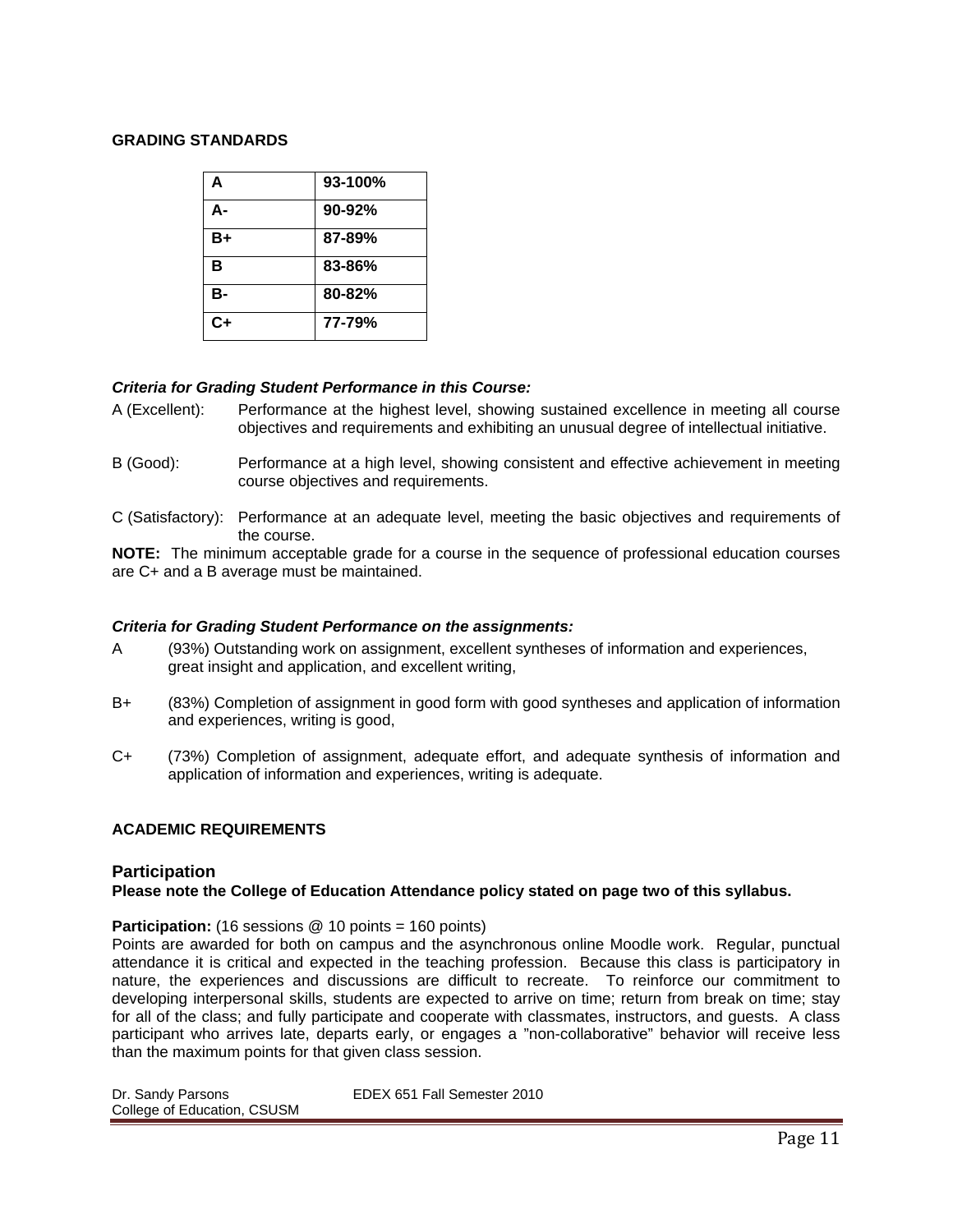All Moodle postings are due by the date/time listed on the course schedule. Late postings will not be accepted and will also incur a 10 point deduction for lost participation on the Forum.

**NOTE:** be sure to check your course mail and the EDEX 651 Moodle homepage of the course prior to coming to class. If class is canceled for any reason, notice will be posted via Moodle.

#### **Criteria for Grading Participation**:

Participation points will be assigned on the following criteria:

- collaborative cooperation in all labs, classes, and group assignments;
- enthusiasm for the content and activities;
- respect for the professor, classmates, and guest speakers at all times;
- patience and flexibility with the technology;
- appropriate use of the lab, hardware and software;
- respect for the lab environment and equipment;
- **absolutely no food or drink (other than bottled water at the tables) in the lab**.

#### **Technology Grant Project (100 points, group work)**

#### **Specific Area of Emphasis (SAE) (100 points, individual work)**

#### **Reading Activities: (Four X 25 = 100)**

 These activities are included in the Bound Reader for this course. There are four Reading Activities (RAs) which address the reading in the Transition text. The RAs will be submitted via Turn it In within Moodle. Be sure to use Word (Word 2007 if possible).

#### **Web Based Components of Course (100 points) {Cougar Courses: Moodle} WBI Forum prompts (Four X 25 = 100)**

There will be a series of Forum prompts for your reflection and response. This includes points for responses to the postings of colleagues when required.

#### **Technology Labs (Two X 20 = 40 points)**

Two labs @ 20 points each for 40 points: this includes a field visit to the San Diego United Cerebral Palsy (UCP) Assistive Technology Lab.This date will be on the course schedule.

#### **Task Stream Postings (40 points)**

Each student must post a reflection (the format appears at the end of the syllabus) and at least one artifact for each CCTC Special Education Specialist Credential standard to be addressed in EDEX 651. The specific standards to be addressed in EDEX 651 and the related artifacts are listed in the Table at the beginning of this syllabus. Each student must have a Task Stream account. **All postings must be completed in order to be cleared for the Level II Credential. Cneidate must respond to both M/M and M/M/S standards to be cleared.** 

NOTE: **Regardless of the material you have posted for EDEX 661, you must post the required artifacts and essays for EDEX 651 (see the Table in prior section of this syllabus).**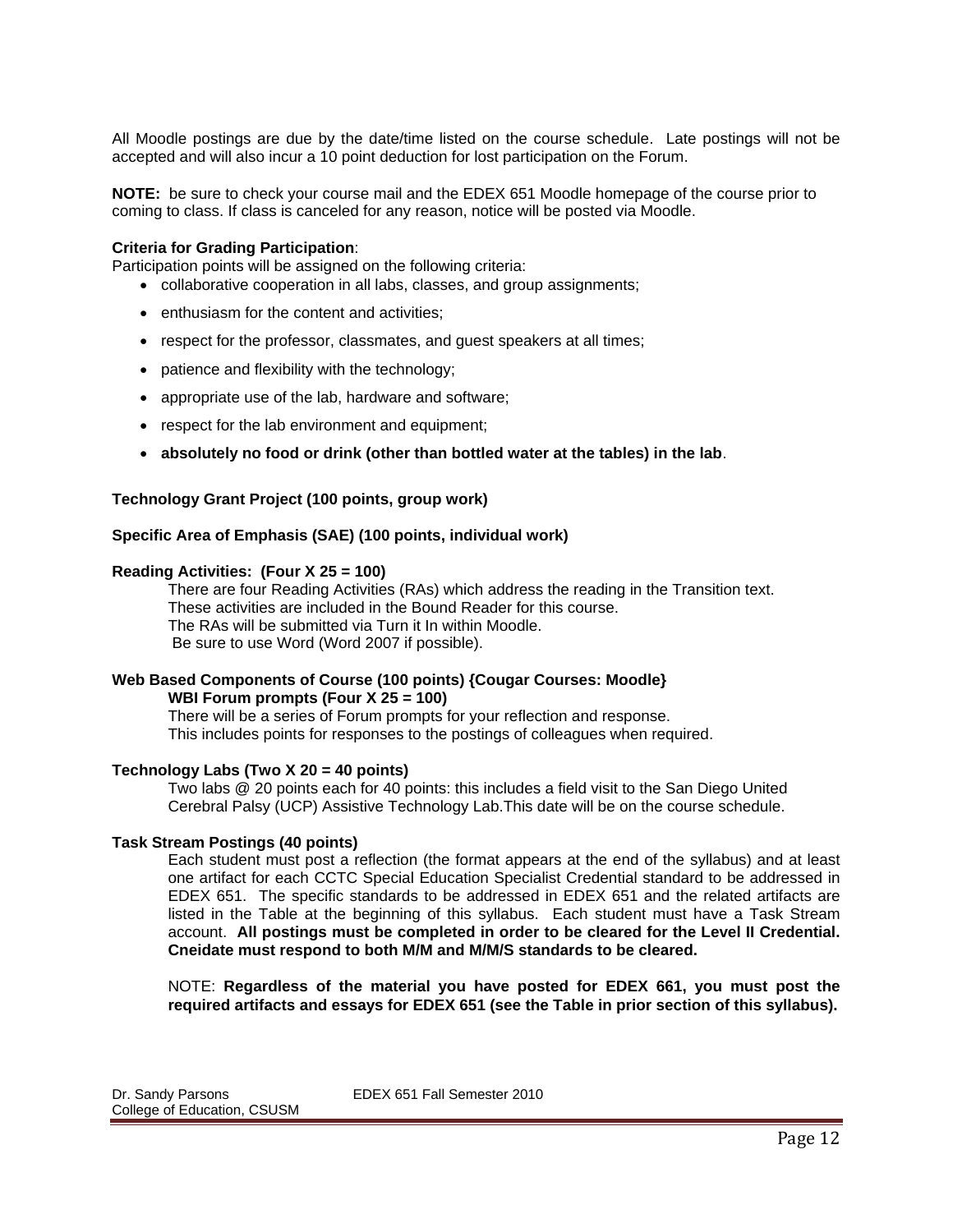#### *Use of Technology:*

Students are expected to demonstrate competency in the use of various forms of technology (i.e. word processing, electronic mail, Moodle, use of the Internet, and/or multimedia presentations). Specific requirements for course assignments with regard to technology are at the discretion of the instructor. Keep a digital copy of all assignments for use in your teaching portfolio and as proof of work accomplished. Many assignments will be submitted online, and some will be submitted in hard copy. Details will be given in class.

#### **Electronic Communication Protocol:**

Electronic correspondence is a part of your professional interactions. If you need to contact the instructor, e-mail is often the easiest way to do so. It is my intention to respond to e-mails in a timely manner. I do not typically respond to e-mails on weekends.

Please be reminded that e-mail and on-line discussions are a very specific form of communication, with their own nuances and etiquette. For instance, electronic messages sent in all upper case (or lower case) letters, major typos, or slang often communicates more than the sender originally intended. With that said, please be mindful of all e-mail and on-line discussion messages you send to your colleagues, to faculty members in the College of Education, or to persons within the greater educational community. All electronic messages should be crafted with professionalism and care.

#### **Tech Etiquette:**

No use of lap tops, cell phones, or text messaging during class. Please refrain from this type of tech use. This is a professional disposition for this course and your prepartion program.

#### **E-mail:**

All e-mail for this course will be done via Moodle portion of the course.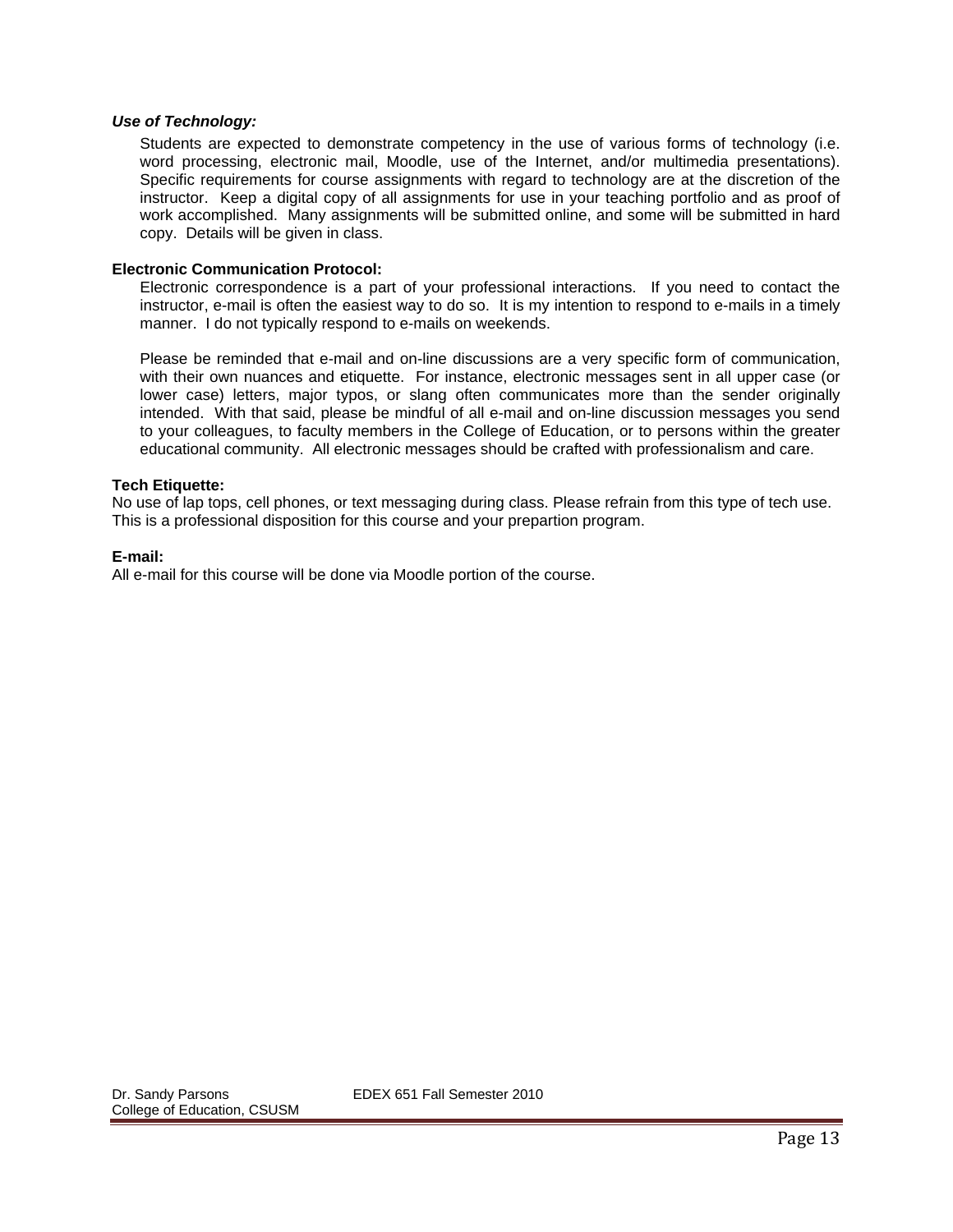## **Criteria for Grading and Professional Expectations for Moodle work including Forum Postings:**

- **Never give your password to anyone else or allow anyone else to access this course using your password**.
- Post your response to the Forum Prompts at the beginning of the week in which they are required. You may not post these as attachments.
- All postings must be written in professional and respectful language.
- Use person first language.
- We recommend that you compose off-line before posting and then paste your responses into the Forum. **Keep a copy of your original work in Word®, so that if postings become lost you have proof of your work**. **Please note that all campus lab PCs now have Office 2007.**
- Read the postings of your colleagues (towards the middle of that week) and post required responses to the posting of others as indicated in the Professor's prompts.
- Be sure your responses are well thought out prior to posting your responses.
- Be sure to post your all responses by the due date on the course schedule.
- Respect the opinions of others, and respond collegially.
- Check the Announcement block in the course Home Page each week for directions and announcements. If class is to be canceled a message will be posted on the Home Page or sent via Moodle course mail.
- All communications by E-mail will be via the Course Mail tool in Moodle.
- I typically do not respond to course mail on the weekend and cannot respond on my furlough days.
- Check your Course Mail at least once per week, and **always before coming to class**.
- All work in Moodle postings must be the original work of the student. Do not post large blocks of quoted text from websites, re-phrase the essential information in your own words.
- All quoted text/information from printed or web-based information must be enclosed in quotation marks and the source must be identified to indicate it is the work of another.
- Turnitin.com may be used to check the authorship of the postings in Moodle. Be sure to reference all of your work when quoting writing/text that is not your own.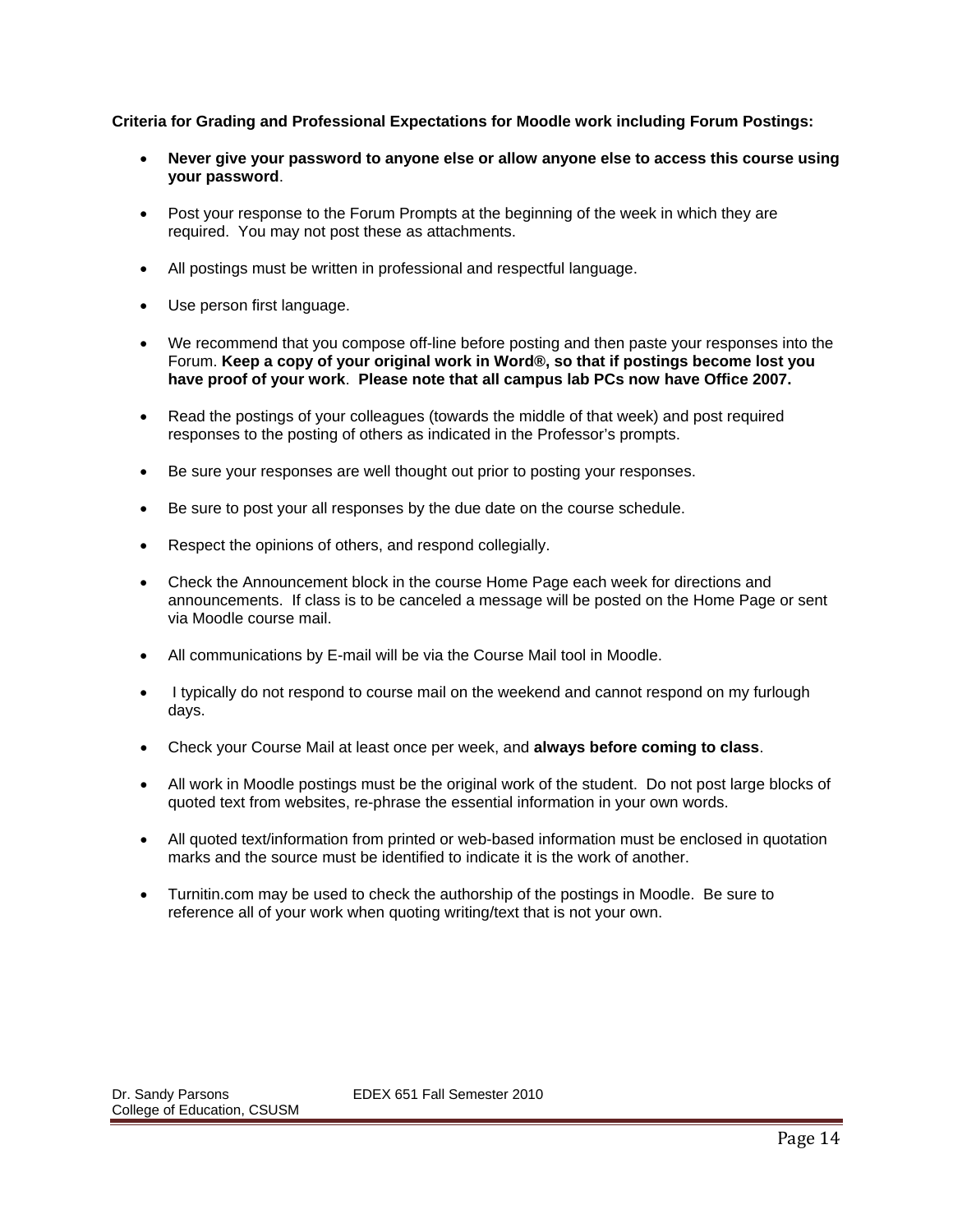#### **Academic Requirements EDEX 651 Spring Semester 2008**

| <b>Participation &amp; Assignments</b>                                                               | <b>Notes</b>                                                                                                                                                                                                                     | <b>Point</b> |
|------------------------------------------------------------------------------------------------------|----------------------------------------------------------------------------------------------------------------------------------------------------------------------------------------------------------------------------------|--------------|
| Participation (160)                                                                                  | (16 sessions $@$ 10 points = 160 points)<br>(includes Moodle sessions) Hold finals week as a<br>place holder!                                                                                                                    | 160          |
| <b>Technology Grant Project (100)</b><br>(Group Work)                                                | This is a group project including literature and<br>web site research and review with annotations.                                                                                                                               | 100          |
| <b>SAE: Developing an Specific Area</b><br>of Emphasis (100)<br>(Individual Work)                    | This is an individual project including literature<br>site research and review with<br>and web<br>annotations.                                                                                                                   | 100          |
| <b>Reading Activity Assignments</b><br>(100)<br>(Individual Work)<br>Posted to Moodle via Turn-it-In | This is an individual assignment, do not quote<br>large blocks of text from the textbook; write in your<br>own words.<br>Submit using the Turn-it-In Assignments folder in                                                       |              |
| Reading Activities $1 - 4$<br>on the text book                                                       | Moodle.<br>Four Reading Activities @ 25 points each<br>Submit using the Turn-it-In within Moodle.                                                                                                                                | 100          |
| Moodle Work: (120)<br>(Individual Work)                                                              |                                                                                                                                                                                                                                  |              |
| Forum in Moodle                                                                                      | *Four WBI sessions @ 25 points = 100 points<br>Includes response to colleagues                                                                                                                                                   | 100          |
| <b>Technology labs (40)</b>                                                                          |                                                                                                                                                                                                                                  |              |
| Two labs including a field visit                                                                     | Two labs @ 20 points each for 40 points.<br>This includes a field visit to the SD UCP AT lab<br>Be sure to turn in your lab sheet for each lab.                                                                                  | 40           |
| <b>Task Stream Postings (40)</b><br>(Individual Work)                                                |                                                                                                                                                                                                                                  |              |
| Postings for level II Standards                                                                      | This assignment will be discussed in class                                                                                                                                                                                       | 40           |
|                                                                                                      | Each student must have a Task Stream Account<br>These postings must be completed to clear your<br>Level II Credential. You must do both M/M and<br>M/M/S standads. These must be done in<br>adddition to your EDEX 661 postings. |              |
|                                                                                                      | Total:                                                                                                                                                                                                                           | 640          |

\***All Forum Postings must be done by the date/time listed on the course schedule. Late postings will not receive credit and will also incur a loss of 10 participation points. All work must be the original work of the student**.

Dr. Sandy Parsons EDEX 651 Fall Semester 2010 College of Education, CSUSM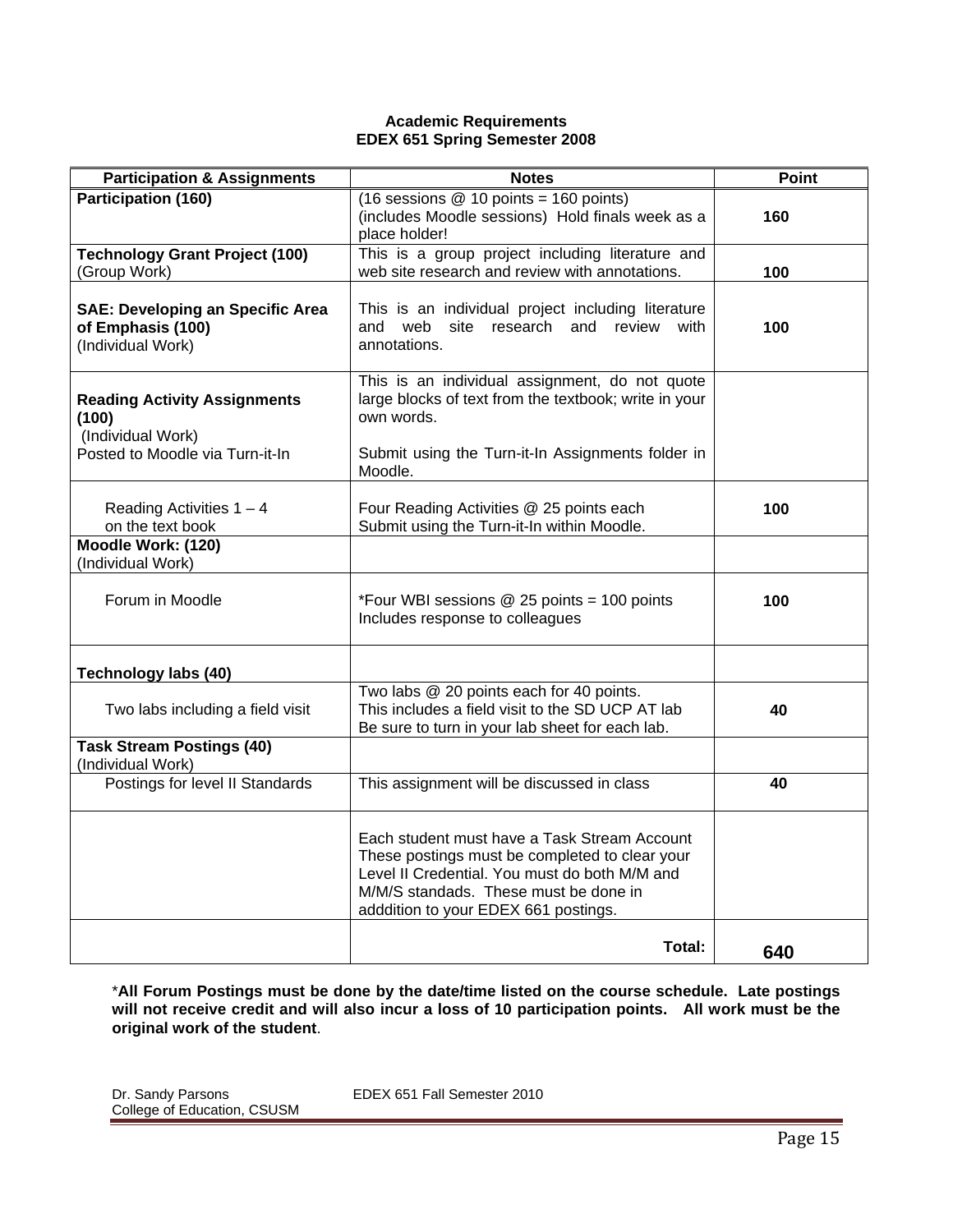# **The Course Schedule will be handed out in class**.

## **TASKSTREAM GUIDELINES FOR LEVEL II STANDARDS**

The purpose of the Level II portfolio that you create on TaskStream is to evidence how you meet each of the10 Level II Education Specialist standards. For each of the 10 Level II standards, your task is to write a cogent reflective essay and to post and describe artifacts that evidence your competence in meeting the standard. Each Level II standard is a performance standard. Thus, the artifacts you select will come from both your work as a special educator and from products generated in Level II courses.

Level II standards are threaded throughout Level II Education Specialist coursework and are addressed within and across courses. Although several Level II standards are addressed in each course, a given subset are assigned to each course. It is an expectation that by the end of each course you will have composed a first paragraph reflective narrative and posted at least one evidence for each standard assigned to the course. It is a further expectation that you will request feedback from your instructor for the assigned standards and respond to instructor requests for revisions. The course instructor will not evaluate your response to a standard. An evaluation of your entire portfolio is performed at the end of your Level II studies by your EDEX 661 Portfolio Review instructor. To be recommended for a Level II Professional Clear credential, entries for all 10 Level II standards must be judged complete (i.e., having a cogent narrative and at least three relevant artifacts with descriptions of how they evidence competence).

The Level II courses are expressly designed to assist you to evidence your competence with regard to the Level II standards. Take advantage of being in the class, by pausing, reflecting, and making TaskStream entries each semester as a routine part of course participation. This way when you enroll in EDEX 661 you will be all but done with your portfolio.

Each narrative must include at least the following components.

To assist you writing your reflective essay for each standard, the special education faculty members have agreed upon a paragraph structure to help guide you with your narrative response. State your ideas clearly and ground them in the evidence represented by your artifacts. We are looking for a vivid and robust explanation of what the artifact represents. For each standard, you must attach a minimum of three artifacts. You are strongly encouraged to provide additional evidences as artifacts, particularly for standards such as Standard 14, which includes such a broad array of elements.

Required 1st paragraph: Introduce the reader to the focus of your response as it relates to the Level II standard. Do NOT restate the standard. Instead, reflect upon and summarize what it is you know and are able to do that allows you to demonstrate proficiency with regard to the several elements of the standard.

Required 2nd paragraph: Explain how the first attached artifact evidences your competence with regard to the Level II standard. In what ways does this artifact illustrate your knowledge and skill regarding one or more elements of the standard?

Required 3rd paragraph: Explain how the second attached artifact evidences your competence with regard to the Level II standard. In what ways does this artifact illustrate your knowledge and skill regarding one or more elements of the standard in a way that is different from your first artifact?

Required 4th paragraph: Explain how the third attached artifact evidences your competence with regard to the Level II standard. In what ways does this artifact illustrate your knowledge and skill regarding one or more elements of the standard in a way that is different from your first two artifacts?